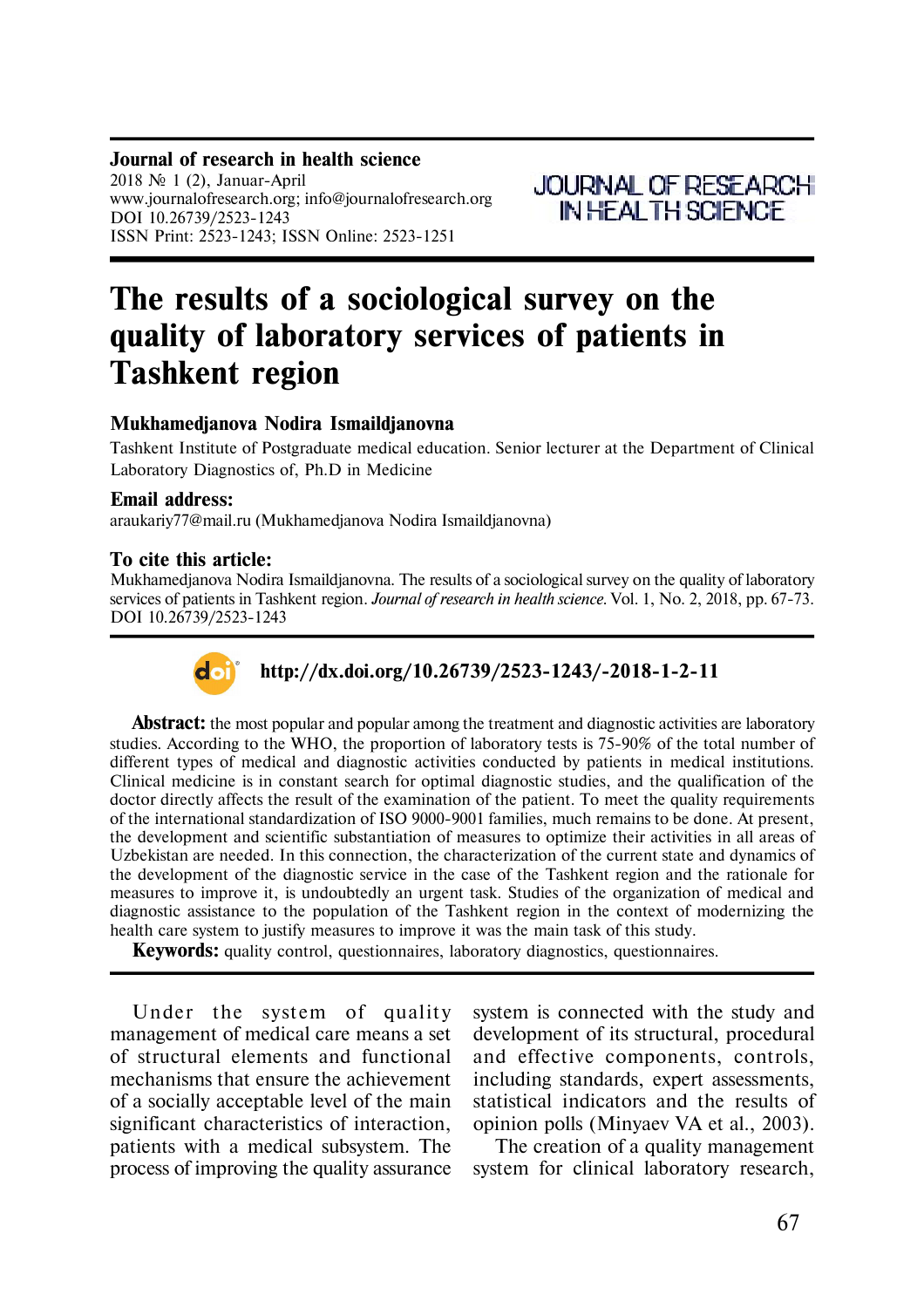Mukhamedjanova Nodira Ismaildjanovna. The results of a sociological survey on the quality of laboratory services of patients in Tashkent region.

taking into account all its components and a variety of evaluation methods, is an urgent issue in modern laboratory medicine (Kishkun AA, 2006).

The purpose of this study was to study the level of patient satisfaction with the quality of laboratory services for medical and diagnostic assistance to the population of the Tashkent region in the context of healthcare modernization.

An analysis of the opinion of the population about the organization of the diagnostic process was carried out by means of a questionnaire. The survey involved patients from public health facilities ( $n = 490$ ). Among the consumers of medical diagnostic services, persons aged 30-39 years were 33.7%, 20-29 years old - 2.4%, in 40-49 years 19.4%, in 50- 59 years - 15.6% , at the age of 60 and over -7.8%. A higher activity of women was noted (61.3%), the proportion of men was 38.7%, pensioners were 22.8%, disabled people 9.4%.

The majority (71.0%) of the patients asked for a laboratory examination in connection with the existing disease, 13.0% made an independent decision to perform such a survey, 9.4% of those who needed it needed the results of the tests for a preventive examination, 4.4% consultations for a pregnancy survey, and 2.2% required a certificate of health.

Primarily (in 78.3% of cases), the respondents were sent to a laboratory examination by treating physicians: district or family doctors (25.4%), specialist doctors (26.8%) and hospital doctors (26.1%). 16.6% came to the survey on their own initiative or on the advice of friends, which may indicate a lack of interaction between patients and treating physicians. At the same time, the latter.

The indicator is important in the formation of marketing strategy (especially promising are patients younger than 20 years).

It is important to note that in 55.1% of cases, patients fully (29.0%) or partially (26.1%) paid for laboratory tests on their own. The remaining half (44.9%) underwent a laboratory examination free of charge. If at the age of 20 years only 14.2% of the respondents were surveyed free of charge, then in 20-39 years more than a third  $(35.0\%)$ , over the age of 60 almost half (45.9%), and in the age group of 50- 59 years old the majority (72.7%) patients.

Respondents were asked to assess the quality of the diagnostic service. When asked about the degree of confidence in the results of diagnostic tests, only half of the respondents  $(48.8\% \pm 2.18)$  assess the "satisfactory" activity of the laboratory where they are being treated, a little more than a third  $(19.1\% \pm 2.08)$  - " 29.4\% partially trusted, 2.7% - considered them unreliable.

42.4% of patients indicated certain reasons for choosing a particular laboratory, each of which identified from one to four reasons. Almost a third (30.5%) of the respondents were guided mainly by the recommendation of the attending physician, a quarter (23.7%) for the availability of the necessary assortment of studies. For 20.3%, the good reputation of the laboratory was significant, for 18.6%, the speed of obtaining results and proximity to the place of residence. The question of the availability of prices when choosing a laboratory was of interest only to 8.5% of patients.

About two thirds of the respondents (67.2%) learned about the rules of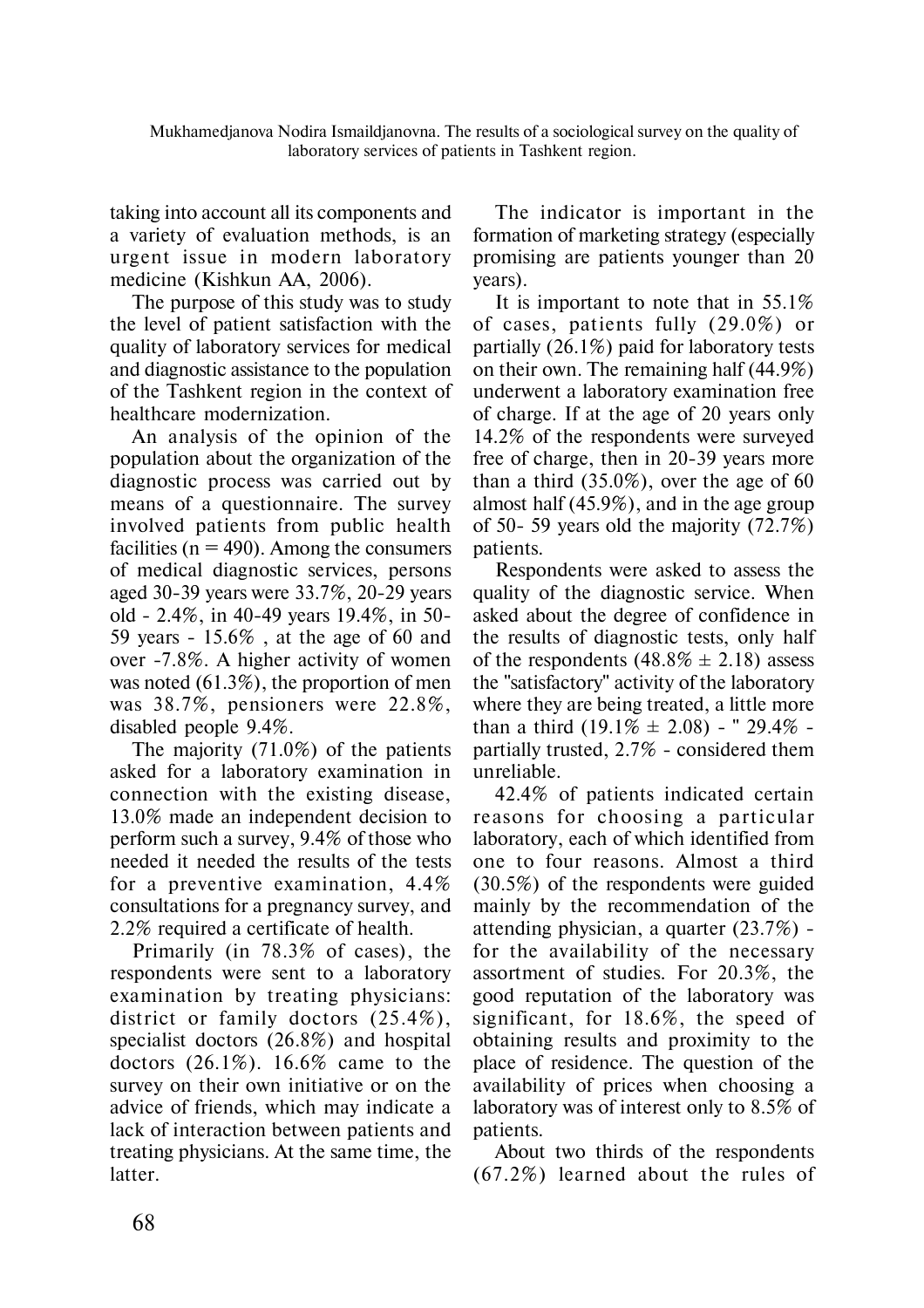preparation for the analysis, the third (32.8%) received such information from the laboratory staff. As one would expect, patients of commercial medical organizations more (61.5%) turned to laboratory staff for information on preanalytical training. Despite the availability of such information, almost every tenth respondent (8.6%) did not comply with the recommendations received.

Studying the level of patient satisfaction with certain aspects of the organization of a laboratory examination showed that the process of registering a referral to a laboratory study did not satisfy to one degree or another every fifth (20.7%) of the patient (mostly people under the age of 20 and 50-59 years who were examined free of charge ).

One third of patients (32.6%) passed tests without waiting in line. The rest were waiting for a turn for examination (including 2.9% more than half an hour). The majority of respondents (85.0%) had the opportunity to sit, waiting for their turn. It is important to note that one third (30.7%) of patients were in emotional discomfort, waiting for their turn, which could affect the results of analyzes, since only 50% of CSLs have a sample room.

In general, patients were significantly elevated (by 4.62 points in the five-point system) to assess the professionalism of the medical staff when taking blood for the study. The most excellent ratings (92.9%) were given by respondents surveyed in commercial medical organizations.

It is important to note that one fifth (20.7%) of respondents was not satisfied with the terms of the study and the results (to a greater extent, it is typical for those surveyed in public health facilities).

Half (52.9%) of the respondents received the results of the tests from the attending physician, more than a third (37.0%) of the patients themselves came for a response to the laboratory, the rest used the Internet (7.2%) and telephone  $(2.9\%).$ 

The majority (85.0%) of patients evaluated the overall conditions for conducting laboratory tests as "excellent" and "good". Among the respondents surveyed in commercial medical organizations, the number of "excellent" assessments was higher (71.4%) than in the group of patients examined in laboratories of state outpatient and outpatient clinics (47.5%) and hospitals  $(45.5\%)$ .

The survey showed that 32.4% of respondents had any problems with a laboratory examination. On average, respondents noted  $1.46 \pm 0.13$  problems per person. It should be noted that those who applied to commercial medical organizations were more demanding on the level of service, and the average number of problems in private laboratories  $(2.00 \pm 0.47)$  was higher compared to respondents surveyed in city hospitals  $(1.00 \pm 0, 00)$ , polyclinics  $(1.57 \pm 0.24)$  and clinics  $(1.25 \pm 0.23)$ . The most frequent problems were: longterm analysis (as indicated by 7.9% of respondents), territorial remoteness of the laboratory (6.4%), availability of queues for analysis and discomfort in the room  $(5.7\%)$ , difficulties in registration directions for laboratory research  $(4.3\%)$ ; Insufficient staff attentiveness (3.6%). These problems influenced the attitude towards a particular laboratory.

Indirect evidence of the dissatisfaction (partial satisfaction) of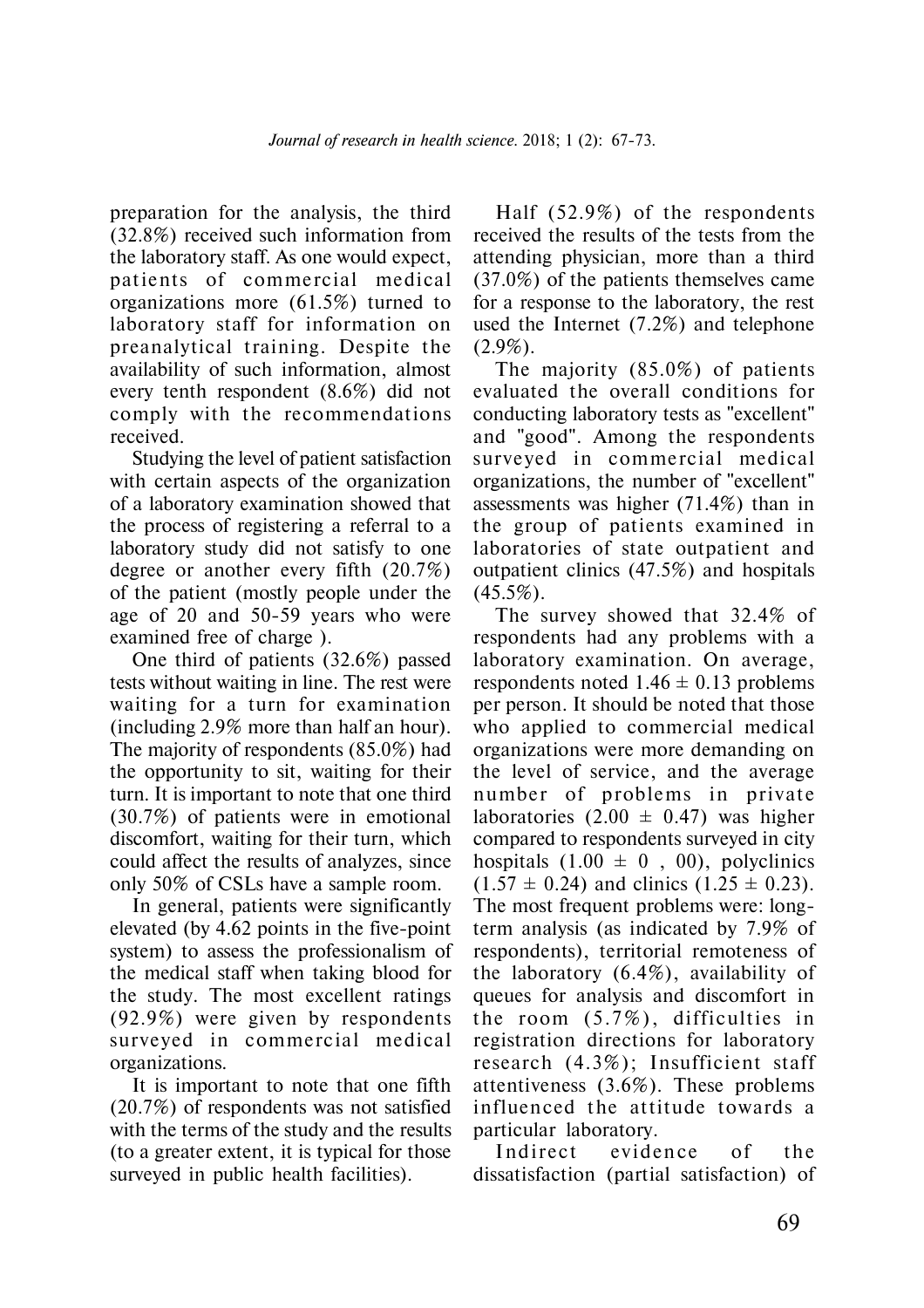patients with the organization and the quality of laboratory research is the fact that only slightly more than half (52.7%) of respondents expressed an intention to again conduct research in the same laboratories (if necessary), and less than half (45 , 6%) are going to recommend the laboratory, in which they passed the examination, to friends and acquaintances. Respondents of commercial medical organizations at a higher percentage (64.3%) expressed their intention to recommend the laboratory to other users as compared to those surveyed in state outpatient clinics  $(48.2\%)$  and hospitals  $(40.0\%)$ .

Thus, the results of the population survey indicate that the main problems in organizing a laboratory survey that reduce the level of satisfaction with its quality are the speed of obtaining the result and its questionable accuracy. Such a human factor as disrespectful attitude The results of a sociological survey on the quality of laboratory services of patients in Tashkent region Mukhamedzhanova N.I.

Under the system of quality management of medical care means a set of structural elements and functional mechanisms that ensure the achievement of a socially acceptable level of the main significant characteristics of interaction, patients with a medical subsystem. The process of improving the quality assurance system is connected with the study and development of its structural, procedural and effective components, controls, including standards, expert assessments, statistical indicators and the results of opinion polls (Minyaev VA et al., 2003).

The creation of a quality management system for clinical laboratory research, taking into account all its components and a variety of evaluation methods, is an urgent issue in modern laboratory medicine (Kishkun AA, 2006).

The purpose of this study was to study the level of patient satisfaction with the quality of laboratory services for medical and diagnostic assistance to the population of the Tashkent region in the context of healthcare modernization.

An analysis of the opinion of the population about the organization of the diagnostic process was carried out by means of a questionnaire. The survey involved patients from public health facilities ( $n = 490$ )

Among the consumers of medical diagnostic services, persons aged 30-39 years were 33.7%, 20-29 years old - 2.4%, in 40-49 years 19.4%, in 50-59 years - 15.6% , at the age of 60 and over -7.8%. A higher activity of women was noted (61.3%), the proportion of men was 38.7%. , pensioners were 22.8%, disabled people 9.4%.

The majority (71.0%) of the patients asked for a laboratory examination in connection with the existing disease, 13.0% made an independent decision to perform such a survey, 9.4% of those who needed it needed the results of the tests for a preventive examination, 4.4% consultations for a pregnancy survey, and 2.2% required a certificate of health.

Primarily (in 78.3% of cases) the respondents were sent to a laboratory examination by treating physicians: district or family doctors (25.4%), specialist doctors (26.8%) and hospital doctors  $(26.1\%)$ . 16.6% came to the survey on their own initiative or on the advice of friends, which may indicate a lack of interaction between patients and treating physicians. At the same time, the latter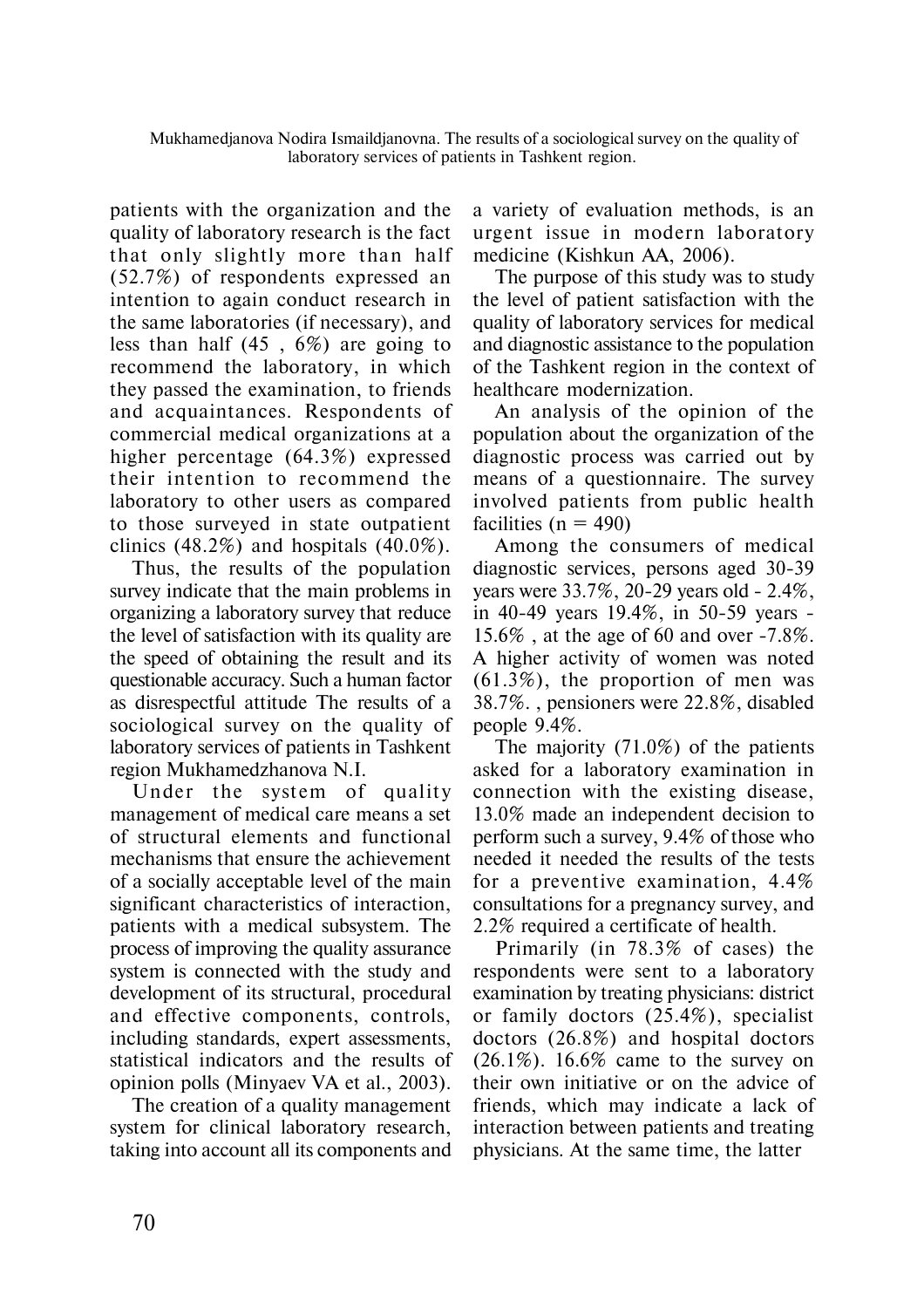

the indicator is important in the formation of marketing strategy (especially promising are patients younger than 20 years).

It is important to note that in 55.1% of cases, patients fully (29.0%) or partially (26.1%) paid for laboratory tests on their own. The remaining half (44.9%) underwent a laboratory examination free of charge. If at the age of 20 years only 14.2% of the respondents were surveyed free of charge, then in 20-39 years more than a third (35.0%), over the age of 60 almost half (45.9%), and in the age group of 50- 59 years old the majority (72.7%) patients.

Respondents were asked to assess the quality of the diagnostic service. When asked about the degree of confidence in the results of diagnostic tests, only half of the respondents  $(48.8\% \pm 2.18)$  assess the "satisfactory" activity of the laboratory where they are being treated, a little more than a third  $(19.1\% \pm 2.08)$  - " 29.4% partially trusted, 2.7% - considered them unreliable.

42.4% of patients indicated certain reasons for choosing a particular laboratory, each of which identified from one to four reasons. Almost a third (30.5%) of the respondents were guided mainly by the recommendation of the attending physician, a quarter (23.7%) for the availability of the necessary assortment of studies. For 20.3%, the good reputation of the laboratory was significant, for 18.6%, the speed of obtaining results and proximity to the place of residence. The question of the availability of prices when choosing a laboratory was of interest only to 8.5% of patients.

About two thirds of the respondents (67.2%) learned about the rules of preparation for the analysis, the third (32.8%) received such information from the laboratory staff. As one would expect, patients of commercial medical organizations more (61.5%) turned to laboratory staff for information on preanalytical training. Despite the availability of such information, almost every tenth respondent (8.6%) did not comply with the recommendations received.

Studying the level of patient satisfaction with certain aspects of the organization of a laboratory examination showed that the process of registering a referral to a laboratory study did not satisfy to one degree or another every fifth (20.7%) of the patient (mostly people under the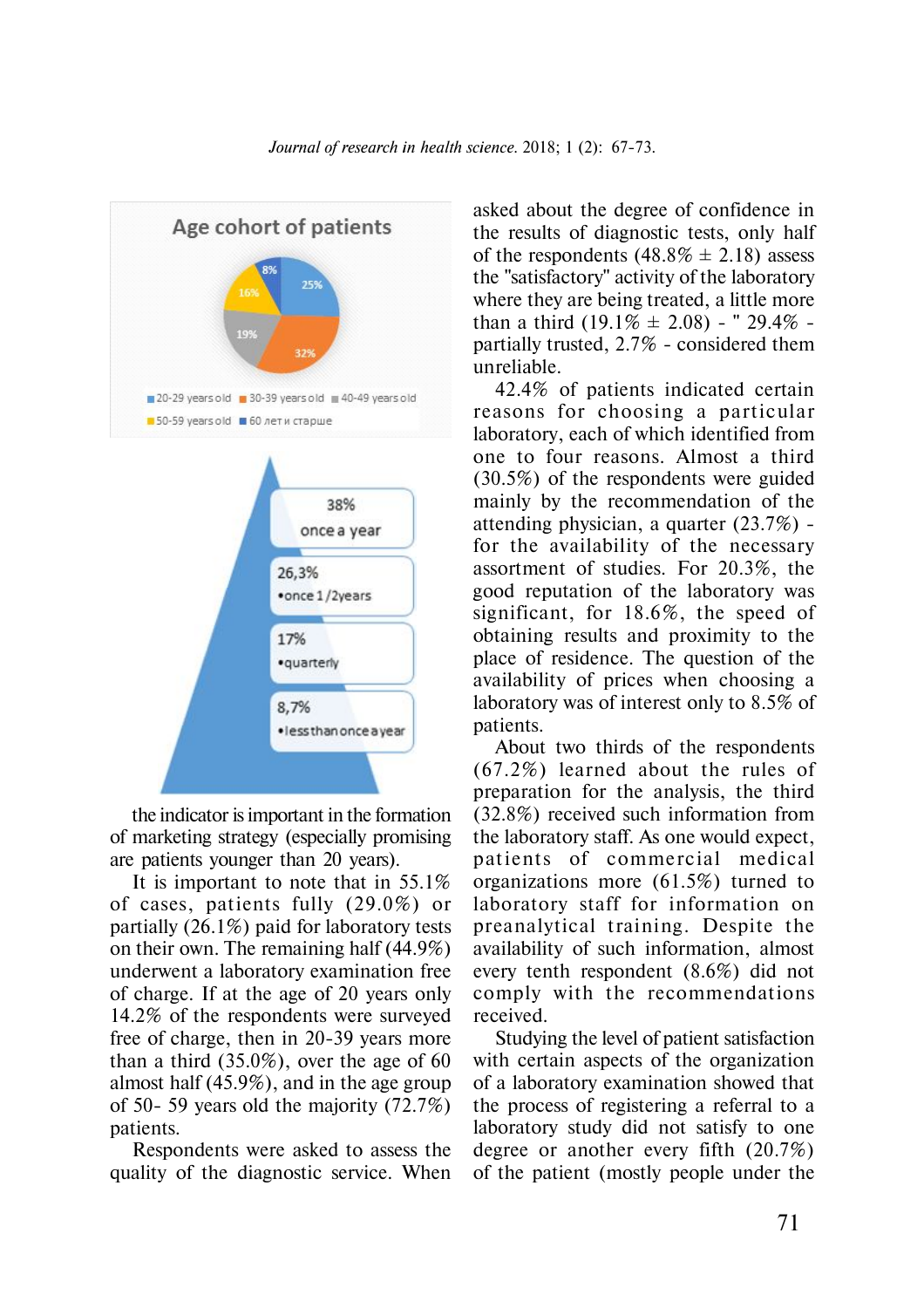Mukhamedjanova Nodira Ismaildjanovna. The results of a sociological survey on the quality of laboratory services of patients in Tashkent region.

age of 20 and 50-59 years who were examined free of charge).

One third of patients (32.6%) passed tests without waiting in line. The rest were waiting for a turn for examination (including 2.9% more than half an hour). The majority of respondents (85.0%) had the opportunity to sit, waiting for their turn. It is important to note that a third (30.7%) of patients was in a state of emotional discomfort, waiting for its turn, which could affect the results of the analyzes, because only 50% of the KDL have a sample room.

In general, patients were significantly elevated (by 4.62 points in the five-point system) to assess the professionalism of the medical staff when taking blood for the study. The most excellent ratings (92.9%) were given by respondents surveyed in commercial medical organizations.

It is important to note that one fifth (20.7%) of respondents was not satisfied with the terms of the study and the results (to a greater extent, it is typical for those surveyed in public health facilities).

Half (52.9%) of the respondents received the results of the tests from the attending physician, more than a third (37.0%) of the patients themselves came for a response to the laboratory, the rest used the Internet  $(7.2\%)$  and telephone  $(2.9\%).$ 

The majority (85.0%) of patients evaluated the overall conditions for conducting laboratory tests as "excellent" and "good". Among the respondents surveyed in commercial medical organizations, the number of "excellent" assessments was higher (71.4%) than in the group of patients examined in laboratories of state outpatient and outpatient clinics (47.5%) and hospitals  $(45.5\%).$ 

The survey showed that 32.4% of respondents had any problems with a laboratory examination. On average, respondents noted 1.46  $\ddot{e}$  0.13 problems per person. It should be noted that those who applied to commercial medical organizations were more demanding on the level of service, and the average number of problems in private laboratories  $(2.00 \pm 0.47)$  was higher compared to respondents surveyed in city hospitals  $(1.00 \pm 0, 00)$ , polyclinics  $(1.57)$  $\pm$  0.24) and clinics (1.25  $\pm$  0.23). The most frequent problems were: long-term analysis (as indicated by 7.9% of respondents), territorial remoteness of the laboratory (6.4%), availability of queues for analysis and discomfort in the room  $(5.7\%)$ , difficulties in registration directions for laboratory research (4.3%); Insufficient staff attentiveness (3.6%). These problems influenced the attitude towards a particular laboratory.

Indirect evidence of the dissatisfaction (partial satisfaction) of patients with the organization and the quality of laboratory research is the fact that only slightly more than half  $(52.7%)$  of respondents expressed an intention to again conduct research in the same laboratories (if necessary), and less than half (45 , 6%) are going to recommend the laboratory, in which they passed the examination, to friends and acquaintances. Respondents of commercial medical organizations at a higher percentage (64.3%) expressed their intention to recommend the laboratory to other users as compared to those surveyed in state outpatient clinics (48.2%) and hospitals (40.0%).

Thus, the results of the population survey indicate that the main problems in organizing a laboratory survey that reduce the level of satisfaction with its